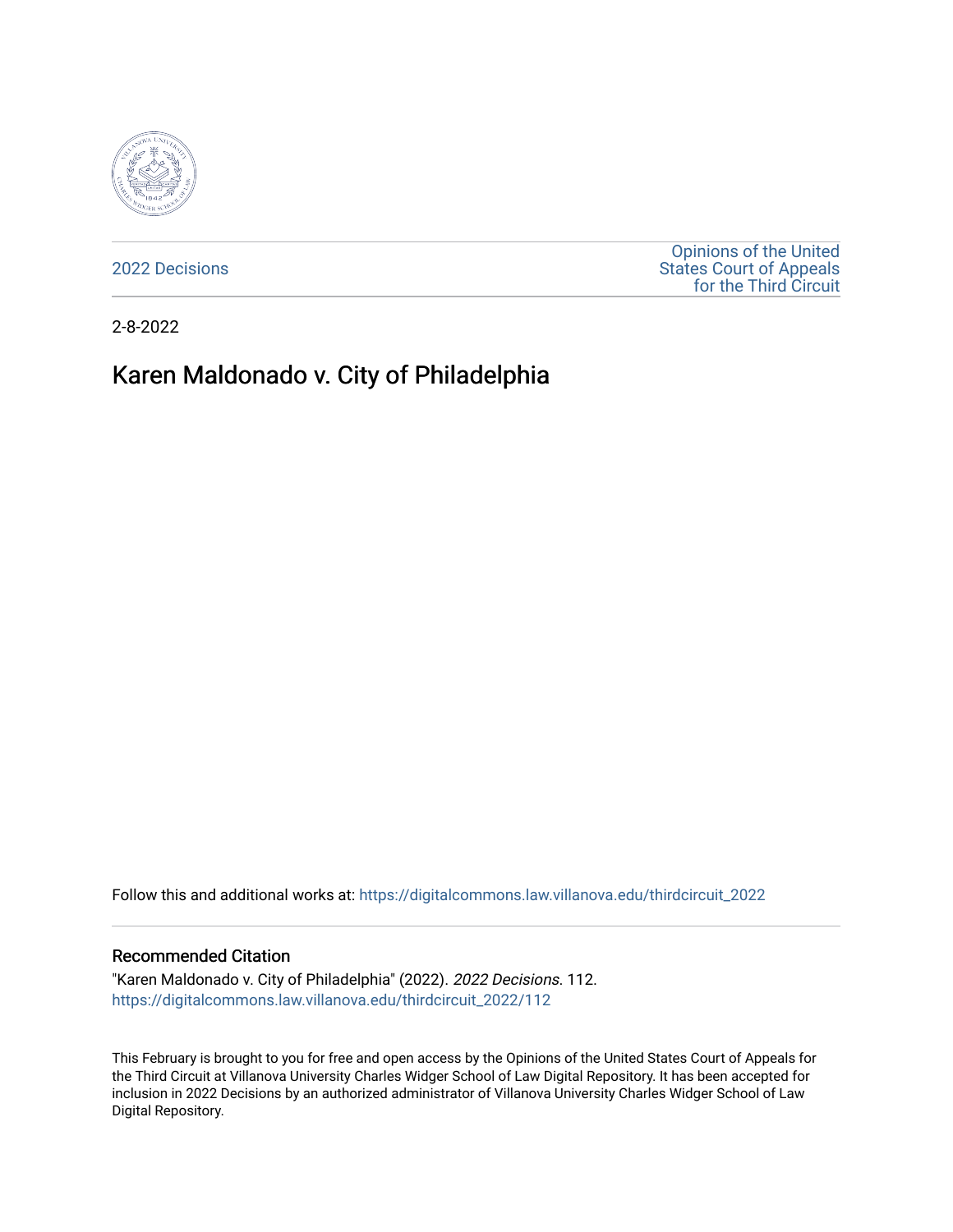# **NOT PRECEDENTIAL**

# UNITED STATES COURT OF APPEALS FOR THE THIRD CIRCUIT

 $\overline{\phantom{a}}$ 

No. 20-3206  $\overline{\phantom{a}}$ 

KAREN MALDONADO; ANIBAL MALDONADO, Appellants

v.

JESSICA SHAPIRO, IN HER OFFICIAL AND INDIVIDUAL CAPACITIES; JAVIER AGUERO, IN HER OFFICIAL AND INDIVIDUAL CAPACITIES; ROYA PALLER, IN HER OFFICIAL AND INDIVIDUAL CAPACITIES; THOMAS MARCUCCI; STACIANN MARCUCCI; JESSICA GIBSON; CITY OF PHILADELPHIA; CHRISTOPHER HERMANN

> On Appeal from the United States District Court for the Eastern District of Pennsylvania (No. 2:18-cv-01492- JS) District Judge: The Honorable Juan R. Sanchez

 $\frac{1}{2}$ 

Submitted Pursuant to Third Circuit L.A.R. 34.1(a) January 25, 2022

 $\frac{1}{2}$ 

Before: CHAGARES, *Chief Judge*, McKEE, and MATEY, *Circuit Judges.*

(Filed: February 8, 2022)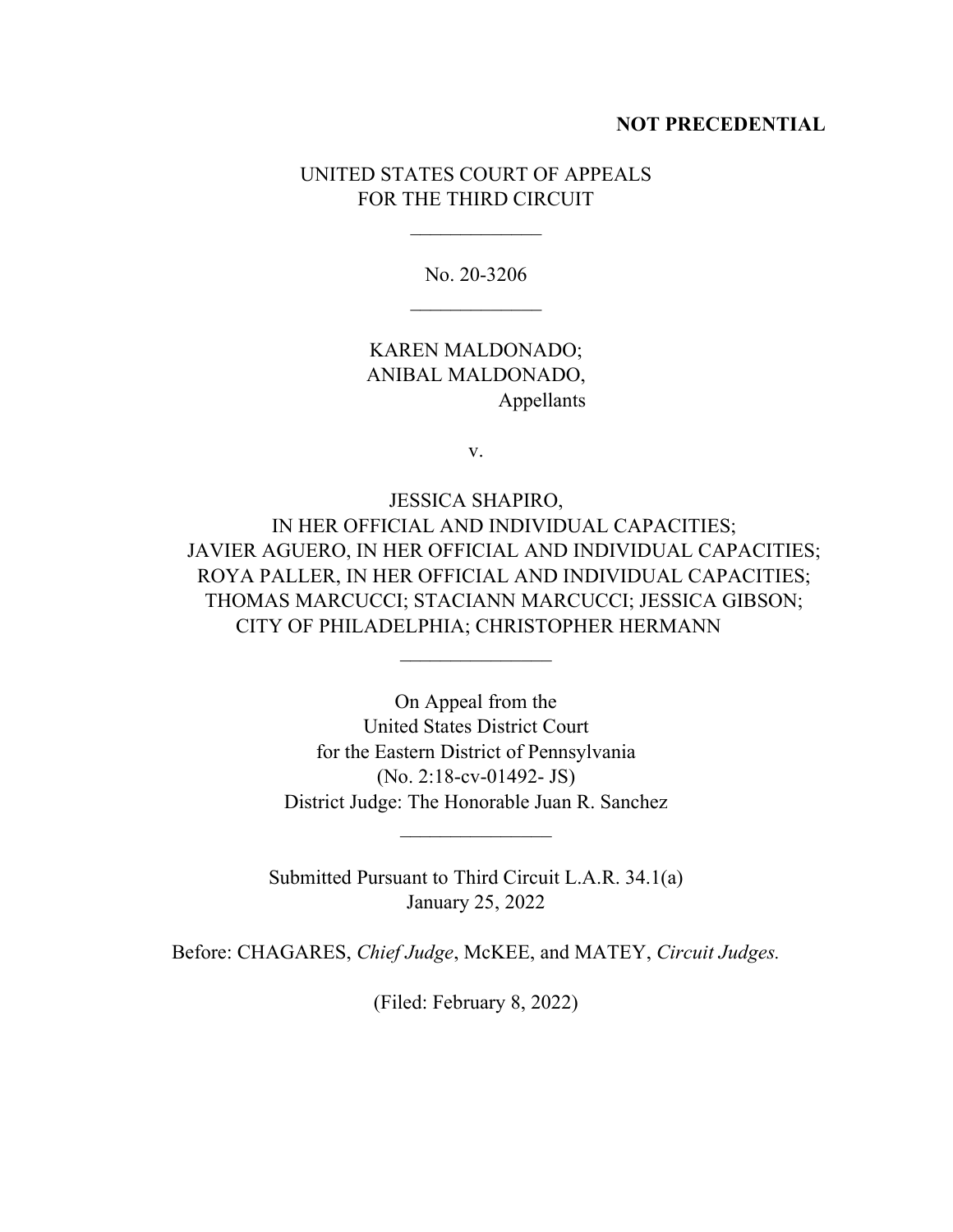# OPINION<sup>∗</sup>  $\overline{\phantom{a}}$  , where  $\overline{\phantom{a}}$

 $\overline{\phantom{a}}$  , where  $\overline{\phantom{a}}$ 

#### MATEY, *Circuit Judge*.

Karen Maldonado appeals the District Court's grant of summary judgment on her allegations against Roya Paller, a Philadelphia Department of Human Services ("PDHS") caseworker. But there are no material facts in dispute, or meritorious legal claims, so we will affirm the order of the District Court.

#### **I. BACKGROUND**

In July 2016, Maldonado's seventeen-year-old daughter, I.M., ran away from home and was picked up by her uncle, Christopher Hermann. Hermann brought I.M. to PDHS, where I.M. alleged Maldonado had abused her. Maldonado agreed to let I.M. temporarily reside with Hermann if I.M. did not associate with Staciann Marcucci and Thomas Marcucci. The Marcuccis owned a dance studio where I.M. was a student and where Maldonado feared I.M. was being abused.

PDHS assigned the Maldonado investigation<sup>1</sup> to Roya Paller. Paller was familiar with the dance studio, and raised the issue with her supervisor, who confirmed she could

<sup>∗</sup> This disposition is not an opinion of the full Court and, under I.O.P. 5.7, does not constitute binding precedent.

<sup>&</sup>lt;sup>1</sup> The investigation was required by Pennsylvania law. Investigation of reports of suspected child abuse, 55 Pa. Code § 3490.55 (1999). Two months earlier, PDHS conducted a separate abuse investigation of Maldonado, but concluded the allegations lacked merit.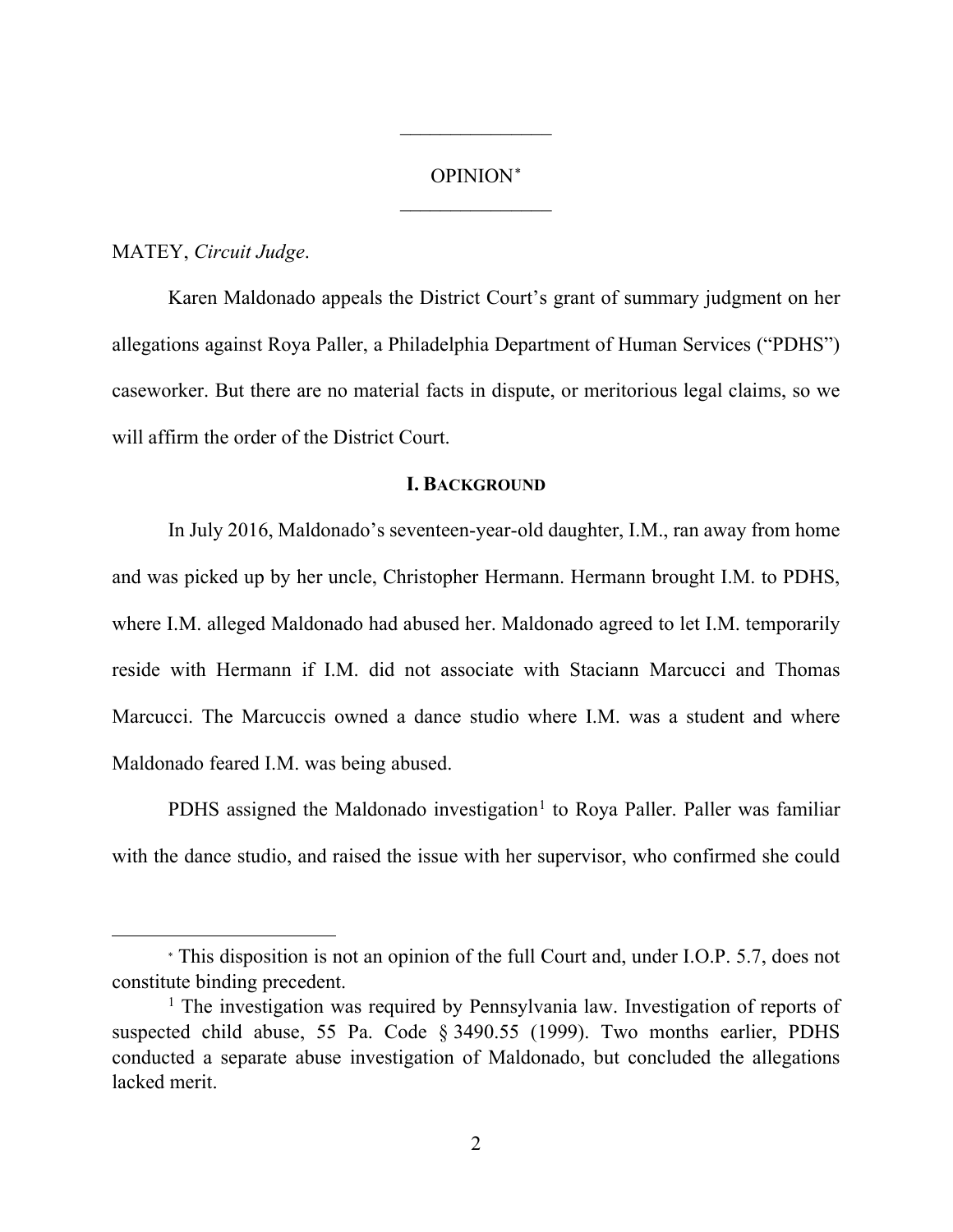work the case. Paller later closed her investigation, finding I.M.'s claims of abuse "[u]nfounded." (Supp. App. at 331.)

Hermann petitioned for full custody of I.M., leading to a hearing in the Philadelphia Court of Common Pleas. At the hearing, I.M. testified that Maldonado threatened her, and that she feared for her life. The Court placed I.M. in protective custody with PDHS. At a subsequent hearing, a court found it in I.M.'s best interest to remain with Hermann. I.M. was emancipated shortly after she turned eighteen.

Maldonado filed suit against several defendants, asserting civil rights and tort claims. The District Court granted all the Defendants summary judgment. Maldonado appeals that decision only as to Paller.2 Finding no error, we will affirm.

## **II. DISCUSSION**

We exercise plenary review of a district court's grant of summary judgment. *See Ali v. Woodbridge Twp. Sch. Dist.*, 957 F.3d 174, 179 (3d Cir. 2020). Construing the record in the light most favorable to the non-moving party, summary judgment is appropriate if there is no genuine dispute of material fact, and the moving party is entitled to judgment as a matter of law. *Id*. We consider whether "the evidence is such that a reasonable jury could return a verdict for the nonmoving party." *Anderson v. Liberty Lobby, Inc.*, 477 U.S. 242, 248 (1986).

<sup>2</sup> The District Court had jurisdiction under 42 U.S.C. § 1983 and 28 U.S.C. § 1367(a), and we have jurisdiction under 28 U.S.C. § 1291.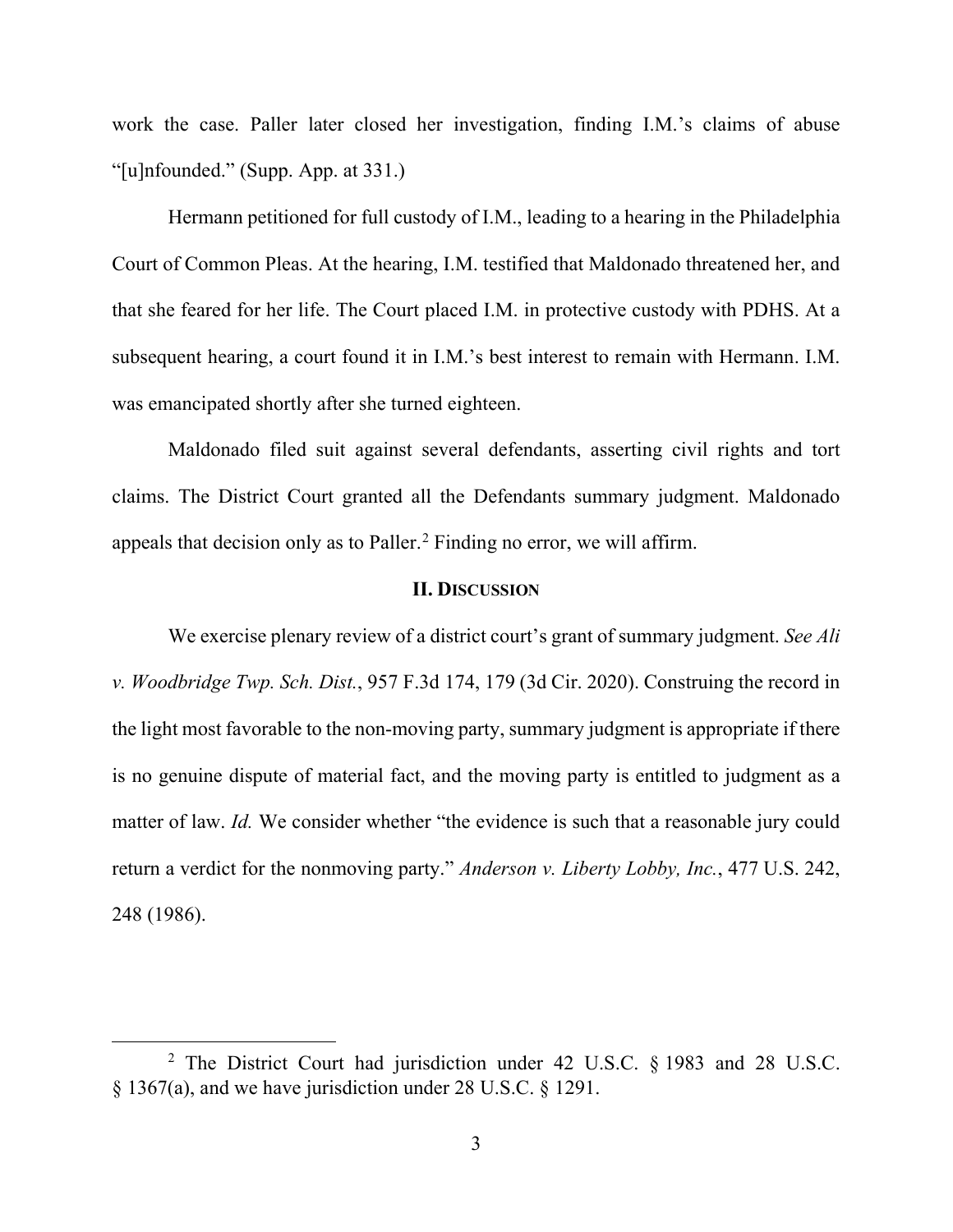## **A. Due Process**

Maldonado first alleges the District Court erred in granting summary judgment as to her § 1983 claim, which alleges Paller interfered with her fundamental right to the custody and care of her daughter. *See Troxel v. Granville*, 530 U.S. 57, 72–73 (2000). As we have explained, a child welfare worker violates parental rights when the worker's actions "exceed both negligence and deliberate indifference, and reach a level of gross negligence or arbitrariness that indeed 'shocks the conscience.'" *Miller v. City of Philadelphia*, 174 F.3d 368, 375–76 (3d Cir. 1999). And there must be a "causal link between an alleged unconstitutional act and the harm that a plaintiff claims followed it." *Id.* at 374 n.5.

Maldonado makes three arguments. First, an alleged inconsistency in Paller's findings.3 Second, that Paller's investigation was tainted by a conflict of interest. Third, that Paller misrepresented the nature of her investigation, and then pressured Maldonado to accept her recommendations.

But none of these arguments plausibly establish the necessary causal link between Paller's actions and Maldonado's loss of custody of I.M. *See Miller*, 174 F.3d at 375–76. Before Paller's involvement, I.M. ran away from home and reported abuse to PDHS. Maldonado also agreed to let I.M. temporarily reside with Hermann. I.M.'s position

<sup>&</sup>lt;sup>3</sup> Maldonado claims Paller found "emotional abuse," but the record and briefing do not support that assertion. Paller sent a letter to Maldonado informing her that the investigation had concluded and the allegations of abuse were "[u]nfounded." (Supp. App. at 331.) Paller later testified that the investigation was closed only as to physical abuse, not mental abuse. But her testimony did not contain any finding of emotional or mental abuse.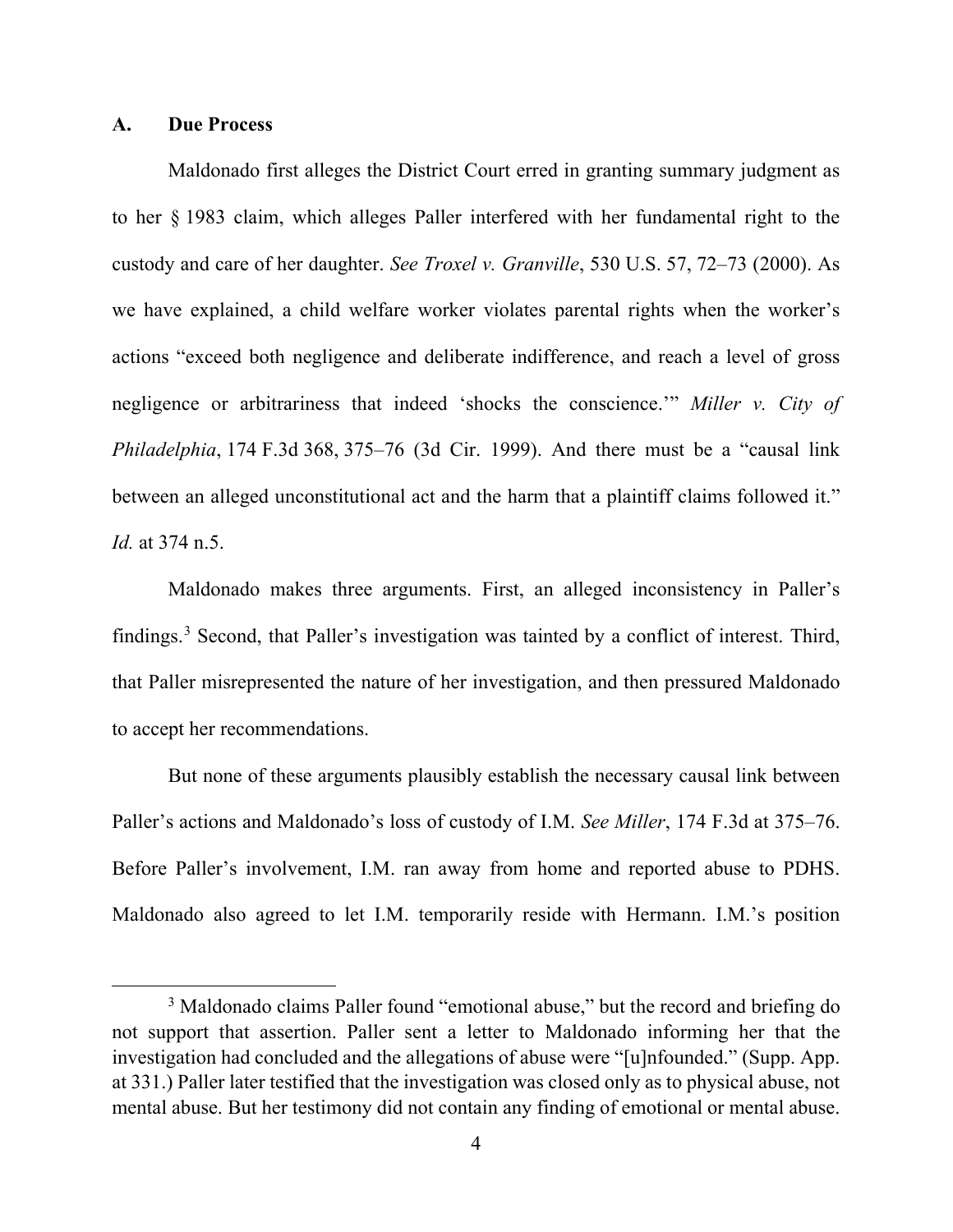remained the same throughout the custody hearings where she continued to accuse Maldonado of abuse, testimony the hearing Judge found "very credible" and that it was "in the best interest of the child to remain with her uncle in Maryland." (Supp. App. at 44.) Given I.M.'s consistent behavior before, during, and after Paller's involvement with the case, Maldonado cannot show Paller caused a violation of her parental rights.<sup>4</sup>

Nor does Paller's supposed conflict of interest shock the conscience. While Paller's children attended functions at the dance studio, Paller had no relationship with the owners. And Paller disclosed the issue to her supervisor and received approval to remain involved. A modest, tangential connection such as this does not shock the conscience. *See Miller*, 174 F.3d at 377.

Maldonado also claims Paller tricked her into agreeing to a temporary plan placing I.M. with Hermann for one month. Maldonado claims Paller falsely told her the plan was temporary. But as the District Court found, the plan was temporary, and expired at the end of the month. Hermann's subsequent, separate custody application does not change the accuracy of Paller's representation.<sup>5</sup>

<sup>&</sup>lt;sup>4</sup> For this reason any disagreement about Paller's testimony fails to rise to the level of a disputed material fact. Maldonado claims Paller "falsely testified" (Opening Br. at 11,) at a September 16 custody hearing, a charge Paller does not answer. But the alleged injury—Maldonado's loss of I.M.—was not caused by Paller's testimony. Both parties agree that the Judge initially granted custody to Maldonado after Paller's testimony. It was only after I.M. amplified her testimony and alleged Maldonado threatened her physically that the Judge changed the order and referred I.M. to dependency court. As a result, Paller's testimony did not materially influence the proceedings and cannot be a basis for challenging the District Court's grant of summary judgment.

<sup>5</sup> This conclusion also precludes Maldonado's claim of fraud based on the same allegation.